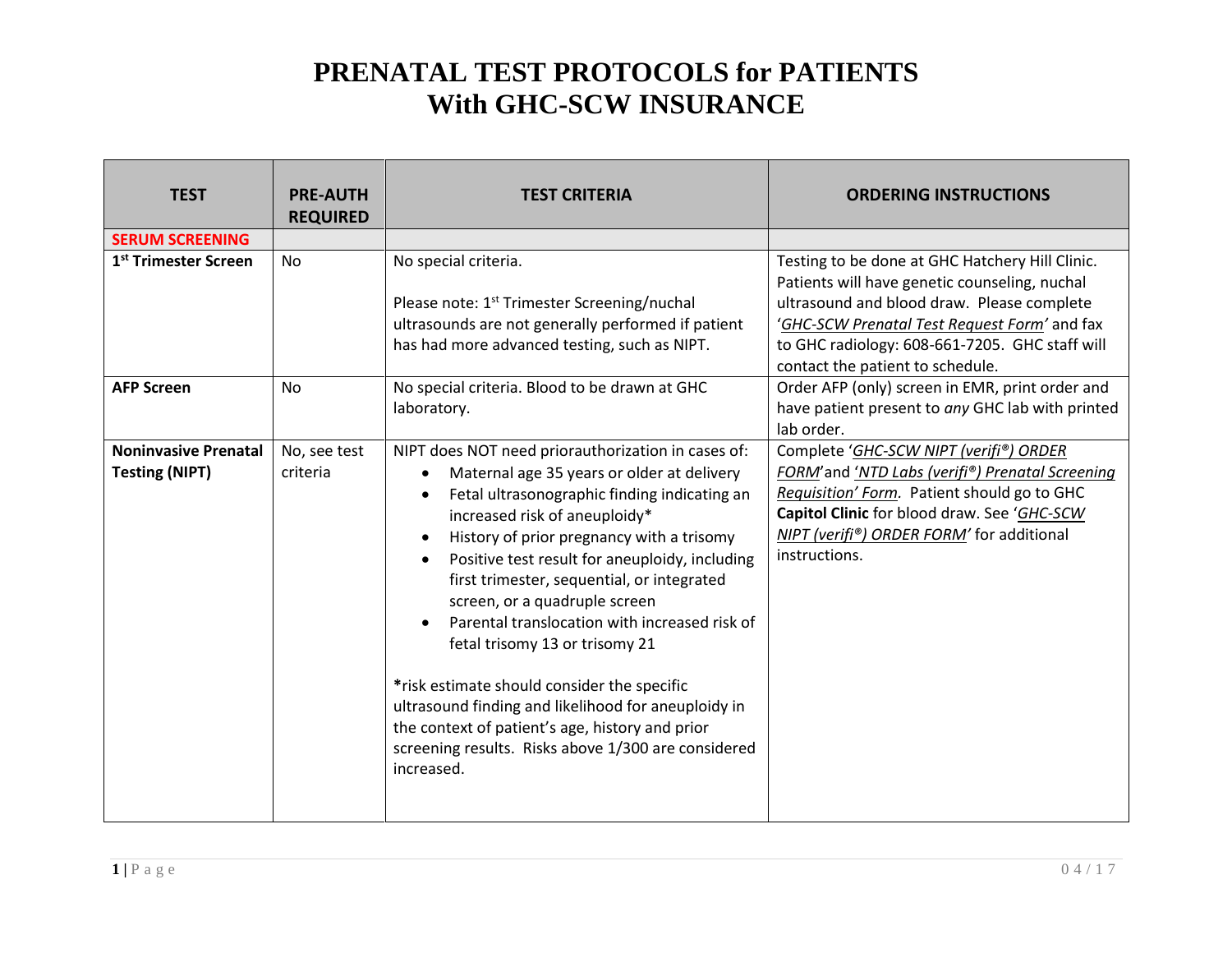| <b>TEST</b>                                                                       | <b>PRE-AUTH</b><br><b>REQUIRED</b> | <b>TEST CRITERIA</b>                                                                                                                                                                                                                                                                                                                                          | <b>ORDERING INSTRUCTIONS</b>                                                                                                                                                                                                  |
|-----------------------------------------------------------------------------------|------------------------------------|---------------------------------------------------------------------------------------------------------------------------------------------------------------------------------------------------------------------------------------------------------------------------------------------------------------------------------------------------------------|-------------------------------------------------------------------------------------------------------------------------------------------------------------------------------------------------------------------------------|
| <b>QUAD Screen</b>                                                                | <b>No</b>                          | No special criteria. Blood to be drawn at GHC<br>laboratory.                                                                                                                                                                                                                                                                                                  | Order quad screen in EMR, print order and have<br>patient present to any GHC lab with printed lab<br>order.                                                                                                                   |
| <b>DIAGNOSTIC</b>                                                                 |                                    |                                                                                                                                                                                                                                                                                                                                                               |                                                                                                                                                                                                                               |
| <b>Chorionic Villus</b><br><b>Sampling (CVS)</b>                                  | Yes                                | Testing may be authorized for patients with:<br>Abnormal fetal ultrasound findings<br>$\bullet$<br>Abnormal maternal serum screening (e.g. 1st<br>$\bullet$<br>Trimester Screen, NIPT)<br>Chromosome analysis for advanced maternal<br>$\bullet$<br>age $\geq$ 35 yrs at time of delivery<br>Prenatal testing for familial genetic disorder<br>$\bullet$      | Prior to appointment, the patient will need a<br>referral to UnityPoint Health/Meriter Center for<br>Perinatal Care. No special preauthorization is<br>needed if CVS is deemed necessary at the time of<br>the appointment.   |
| <b>Amniocentesis</b>                                                              | Yes                                | Testing may be authorized for patients with:<br>Abnormal fetal ultrasound findings<br>$\bullet$<br>Abnormal maternal serum screening (e.g 1st<br>$\bullet$<br>Trimester Screen, quad, NIPT)<br>Chromosome analysis for advanced maternal<br>$\bullet$<br>$age \geq 35$ yrs at time of delivery<br>Prenatal testing for familial genetic disorder<br>$\bullet$ | Prior to appointment, the patient will need a<br>referral to UnityPoint Health/Meriter Center for<br>Perinatal Care. No special preauthorization is<br>needed if amnio is deemed necessary at the time<br>of the appointment. |
| <b>CARRIER SCREENING</b>                                                          |                                    |                                                                                                                                                                                                                                                                                                                                                               |                                                                                                                                                                                                                               |
| Ashkenazi Jewish<br><b>Carrier Screening</b>                                      | Yes                                | Patient with 1/4 or more Ashkenazi Jewish ancestry                                                                                                                                                                                                                                                                                                            | Complete the standard GHC 'Genetic Testing<br>Laboratory Request Form' and fax to GHC-SCW<br>Genetic Counselor at 608-661-7221. GHC Genetic<br>Counselor will coordinate testing for patient.                                 |
| <b>Cystic Fibrosis (CF)</b><br><b>Carrier Screen-32</b><br><b>Mutation Panel</b>  | <b>No</b>                          | No special criteria. Blood to be drawn at GHC<br>laboratory.                                                                                                                                                                                                                                                                                                  | Order CF carrier screen in EMR, print order and<br>have patient present to any GHC lab with printed<br>lab order. Testing will be sent to Quest.                                                                              |
| <b>Cystic Fibrosis (CF)</b><br><b>Carrier Screen-600</b><br><b>Mutation Panel</b> | Yes                                | Testing may be performed for high risk patients:<br>Partner is CF gene mutation carrier<br>$\bullet$<br>Family history of CF<br>$\bullet$<br>Abn ultrasound findings (e.g. echogenic bowel).                                                                                                                                                                  | Complete the standard GHC 'Genetic Testing<br>Laboratory Request Form' and fax to GHC-SCW<br>Genetic Counselor at 608-661-7221. GHC Genetic<br>Counselor will coordinate testing for patient.                                 |
|                                                                                   |                                    | $\bullet$                                                                                                                                                                                                                                                                                                                                                     |                                                                                                                                                                                                                               |

г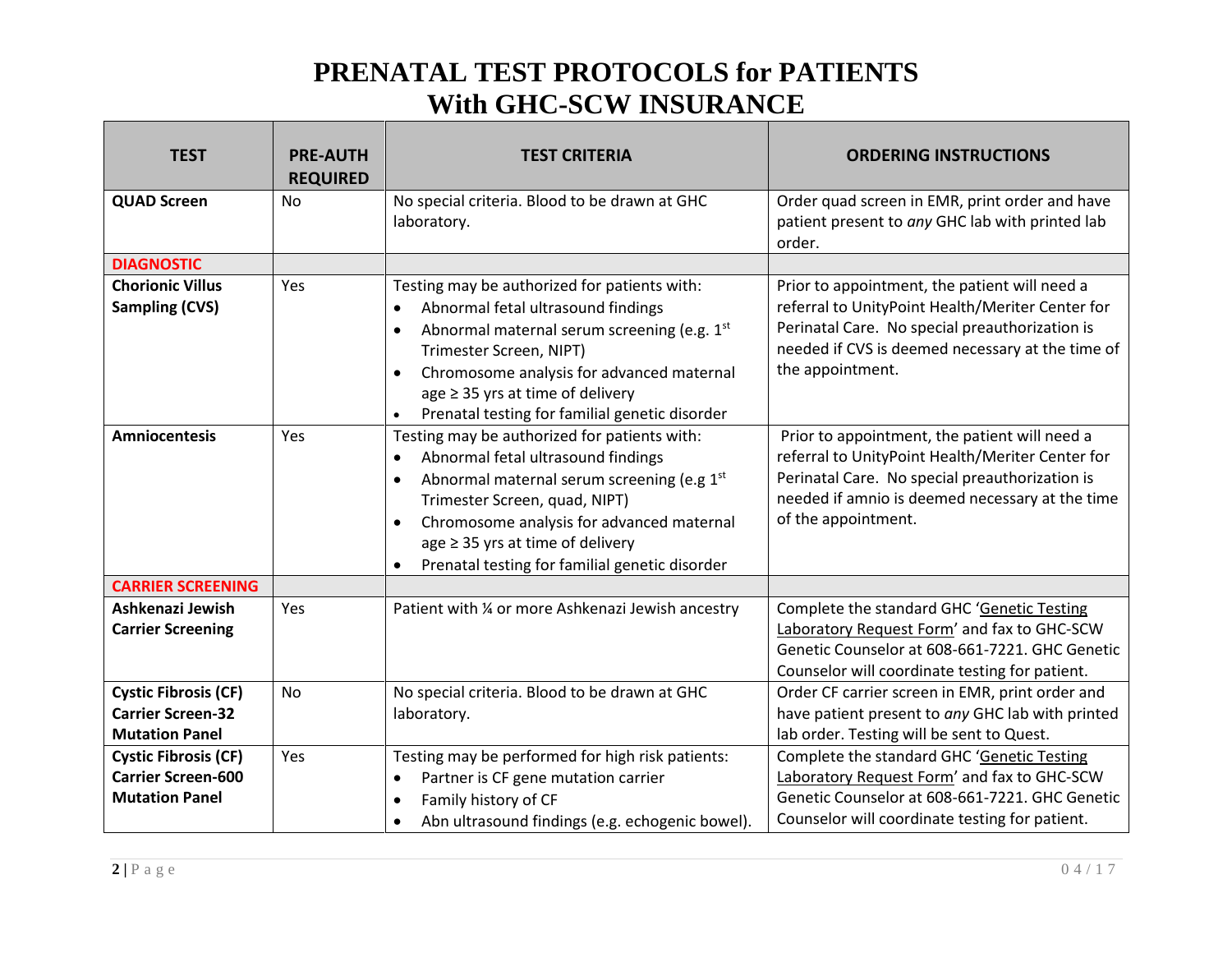| <b>TEST</b>                                                         | <b>PRE-AUTH</b><br><b>REQUIRED</b> | <b>TEST CRITERIA</b>                                                                                                                                                                                                                                 | <b>ORDERING INSTRUCTIONS</b>                                                                                                                                                                                                             |
|---------------------------------------------------------------------|------------------------------------|------------------------------------------------------------------------------------------------------------------------------------------------------------------------------------------------------------------------------------------------------|------------------------------------------------------------------------------------------------------------------------------------------------------------------------------------------------------------------------------------------|
| Hemoglobinopathy/<br><b>Thalassemia</b><br><b>Screening</b>         | <b>No</b>                          | No special criteria. Blood to be drawn at GHC<br>laboratory.                                                                                                                                                                                         | Order hemoglobin electrophoresis in EMR, print<br>order and have patient present to any GHC lab<br>with printed lab order. Testing will be sent to<br>Quest.                                                                             |
| <b>Pan Ethnic Carrier</b><br><b>Screen Panel</b><br><b>ADVANCED</b> | Yes                                | May be considered for certain indications. Testing<br>would be sent to GoodStart for the PanEthnic<br>Carrier Screen (CF, FXS, SMA) Panel.                                                                                                           | Complete the standard GHC 'Genetic Testing<br>Laboratory Request Form' and fax to GHC-SCW<br>Genetic Counselor at 608-661-7221. GHC Genetic<br>Counselor will coordinate testing for patient.                                            |
| <b>DIAGNOSTICS</b>                                                  |                                    |                                                                                                                                                                                                                                                      |                                                                                                                                                                                                                                          |
| Chromosomal<br><b>Microarray</b><br>(Prenatal)                      | Yes                                | Testing may be authorized for patients with a fetus<br>with one or more major structural abnormalities<br>identified on ultrasonographic examination.                                                                                                | Complete the standard GHC 'Genetic Testing<br>Laboratory Request Form' and fax to GHC-SCW<br>Genetic Counselor at 608-661-7221; indicate that<br>testing is URGENT. You may also call GHC<br>Genetic Counselor directly at 608-661-7200. |
| <b>Whole Exome</b><br><b>Sequencing (WES)</b><br>(Prenatal)         | Yes                                | In select cases, this testing may be considered in<br>cases of significant fetal ultrasound abnormalities.                                                                                                                                           | Complete the standard GHC 'Genetic Testing<br>Laboratory Request Form' and fax to GHC-SCW<br>Genetic Counselor at 608-661-7221. You may<br>also call GHC Genetic Counselor directly at 608-<br>661-7200.                                 |
| <b>ULTRASOUND</b>                                                   |                                    |                                                                                                                                                                                                                                                      |                                                                                                                                                                                                                                          |
| <b>Dating Ultrasound</b>                                            | No                                 | No special criteria. Ultrasound to be performed at<br>GHC radiology department.<br>If patient has certain dating (eg known LMP), and<br>plans 1 <sup>st</sup> Trimester Screening, then dating can be<br>confirmed at the time of nuchal ultrasound. | Order dating ultrasound in EMR, print order and<br>fax to GHC Radiology (fax # 608-661-7205);<br>instruct patient to call GHC radiology (phone#<br>608-661-7200) to schedule ultrasound.                                                 |